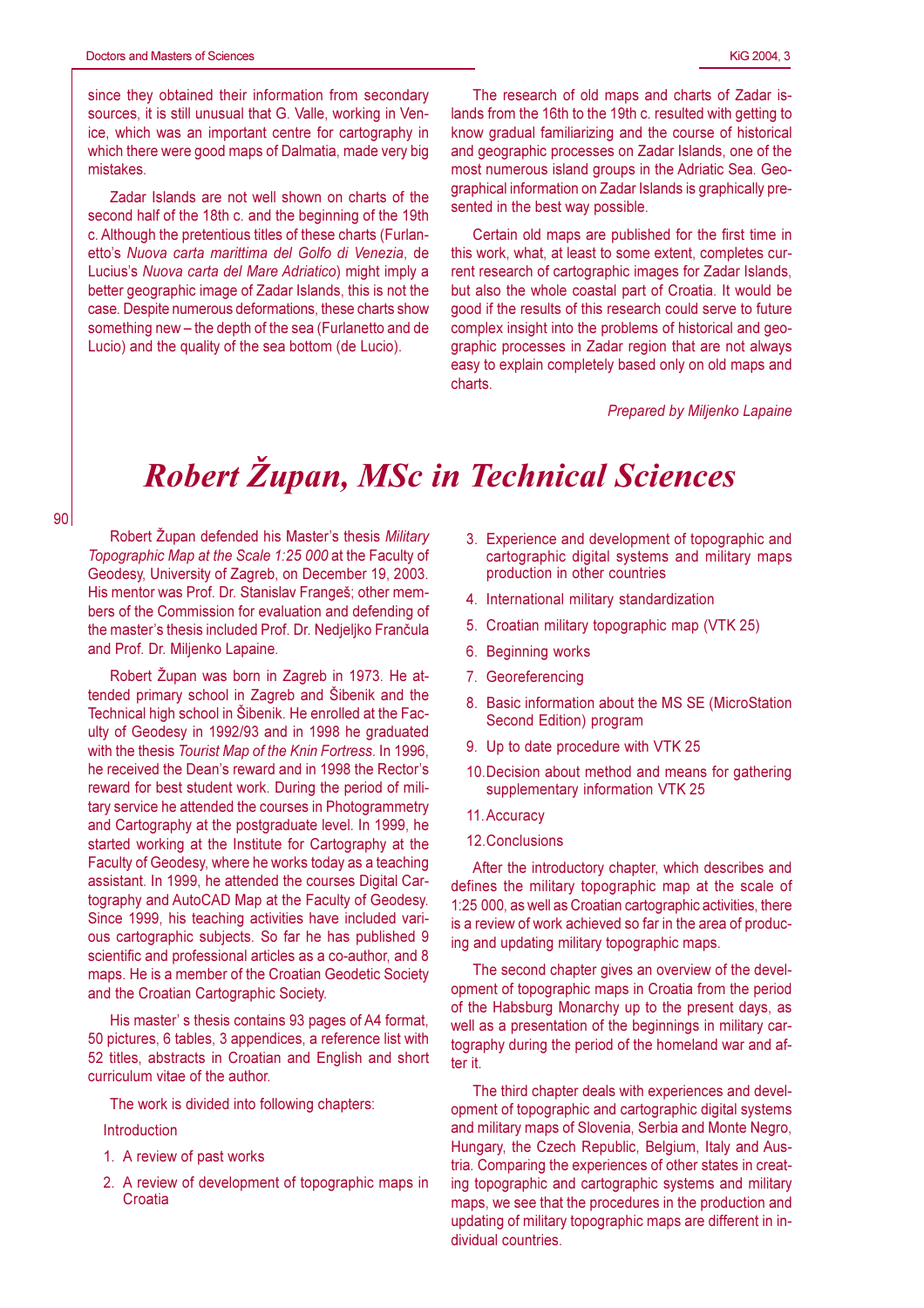Doktori i magistri

podatke crpili iz sekundarnih ili čak tercijarnih izvora, toliko je neobično da G. Valle, dielujući u Veneciji, kartografskom središtu u kojem su već čitavo stoljeće postojale dobre karte Dalmacije, radi krupne pogreške.

Zadarski otoci površno su prikazani i na pomorskim kartama druge polovine 18. st. i početka 19. st. lako bi se iz pretencioznih naslova tih karata (Furlanettova Nuova carta marittima del Golfo di Venezia, de Lucijeva Nuova carta del Mare Adriatico) mogla očekivati bolja geografska predodžba zadarskih otoka, ona je izostala. Unatoč brojnim deformacijama na tim se kartama javlja i jedna novina – prikazuju se dubine mora (Furlanetto i de Lucio) te podaci o kvaliteti morskog dna (de Lucio).

Istraživanje starih karata zadarskih otoka od 16. do početak 19. st. rezultiralo je spoznajom o postupnom

upoznavanju i o tijeku historijsko-geografskih procesa na zadarskim otocima, jedne od najbrojnijih otočnih skupina hrvatskoga Jadrana. Geografska znania o zadarskim otocima grafički su prezentirana na tada najbolji mogući način.

U radu su po prvi put objavljene neke stare karte. čime su se, barem dijelom, upotpunila dosadašnja istraživanja kartografskih prikaza zadarskih otoka, ali i cijele Primorske Hrvatske. Bilo bi dobro kada bi ti rezultati istraživanja kartografskih prikaza zadarskih otoka mogli poslužiti budućim kompleksnim istraživanjima problematike historijsko-geografskih procesa u zadarskoj regiji. koje nije moguće uvijek sa sigurnošću i u potpunosti objasniti samo na osnovi starih karata.

Pripremio Miljenko Lapaine

## Robert Župan, magistar tehničkih znanosti

Robert Župan, dipl. ing. geodezije, obranio je 19. prosinca 2003. godine na Geodetskom fakultetu Sveučilišta u Zagrebu magistarski rad pod naslovom Vojna topografska karta mjerila 1:25 000. Mentor je bio prof. dr. sc. Stanislav Frangeš, a u povjerenstvima za ocjenu i obranu rada bili su prof. dr. sc. Nedjeljko Frančula, prof. dr. sc. Stanislav Frangeš i prof. dr. sc. Miljenko Lapaine.

Robert Župan rođen je u Zagrebu 21. listopada 1973. Nakon osnovne škole koju je

pohađao u Zagrebu i Šibeniku nastavlja srednioškolsko školovanje u Tehničkoj školi u Šibeniku. Geodetski fakultet Sveučilišta u Zagrebu upisuje ak. god. 1992/93. i diplomira 1998, s temom Turistička karta Kninske tvrđave izrađena programskim paketom OCAD. Dobitnik je Dekanove (1996) i Rektorove nagrade (1998). Za vrijeme služenja vojnog roka upisuje poslijediplomski studij na Geodetskom fakultetu, smjer Fotogrametrija i kartografija. Godine 1999. počinje raditi u Zavodu za kartografiju na Geodetskom fakultetu Sveučilišta u Zagrebu, gdje radi i danas kao znanstveni novak/asistent. Na Geodetskom fakultetu 1999. godine pohađa seminar Digitalna kartografija i AutoCAD Map. Od ak. god 1999/ 2000. povjeravano mu je izvođenje vježbi iz različitih kartografskih predmeta. Objavio je u koautorstvu 9 radova i 8 karata. Član je Hrvatskog geodetskog društva i Hrvatskog kartografskog društva.

Magistarski rad sadrži 93 stranice formata A4, 50 slika, 6 tablica, 3 priloga, popis literature s 52 naslova, sažetak na hrvatskom i engleskom jeziku te autorov kratki životopis.

Rad je podijeljen u sljedeća osnovna poglavlja:

Uvod

- 1. Pregled dosadašnjih radova
- 2. Pregled razvitka topografskih karata u Hrvatskoj



3. Iskustva i razvoj drugih država pri 191 oblikovanju topografsko-kartografskih digitalnih sustava i vojnih karata

- 4. Međunarodna vojna normizacija
- 5. Hrvatska vojna topografska karta 1:25 000 (VTK 25)
- 6. Pripremni radovi
- 7. Geokodiranje
- 8. Osnovno o programskom paketu MS SE (MicroStation Second Edition)
- 9. Postupak osuvremenjivanja VTK 25
- 10. Odluka o načinu i metodi prikupljanja podataka dopune VTK 25
- 11. Ocjena točnosti
- 12. Zaključak

Nakon uvodnoga poglavlja u kojem se opisuje i definira vojnu topografsku kartu mjerila 1:25 000, kao i hrvatsku kartografsku djelatnost, slijedi pregled dosadašnjih radova na području izrade i obnove vojnih topografskih karata.

U drugom je poglavlju prikazan pregled razvitka topografskih karata u Hrvatskoj od vladavine Habsburške Monarhije do današnjih dana, kao i počeci hrvatske vojne kartografije u doba domovinskog rata i nakon njega.

U trećem su poglavlju obrađena iskustva i razvoj pri oblikovanju topografsko-kartografskih digitalnih sustava i vojnih karata Slovenije, Srbije i Crne Gore, Mađarske, Češke, Belgije, Italije i Austrije. Usporedbom iskustava drugih država u oblikovaniu topografsko-kartografskih sustava i voinih karata, ustanovlieno je da se postupci izrade i osuvremenjivanja vojnih topografskih karata neznatno razlikuju po pojedinim državama.

Kod međunarodne vojne normizacije, obrađene u četvrtom poglavlju, nastoje se osigurati jedinstvena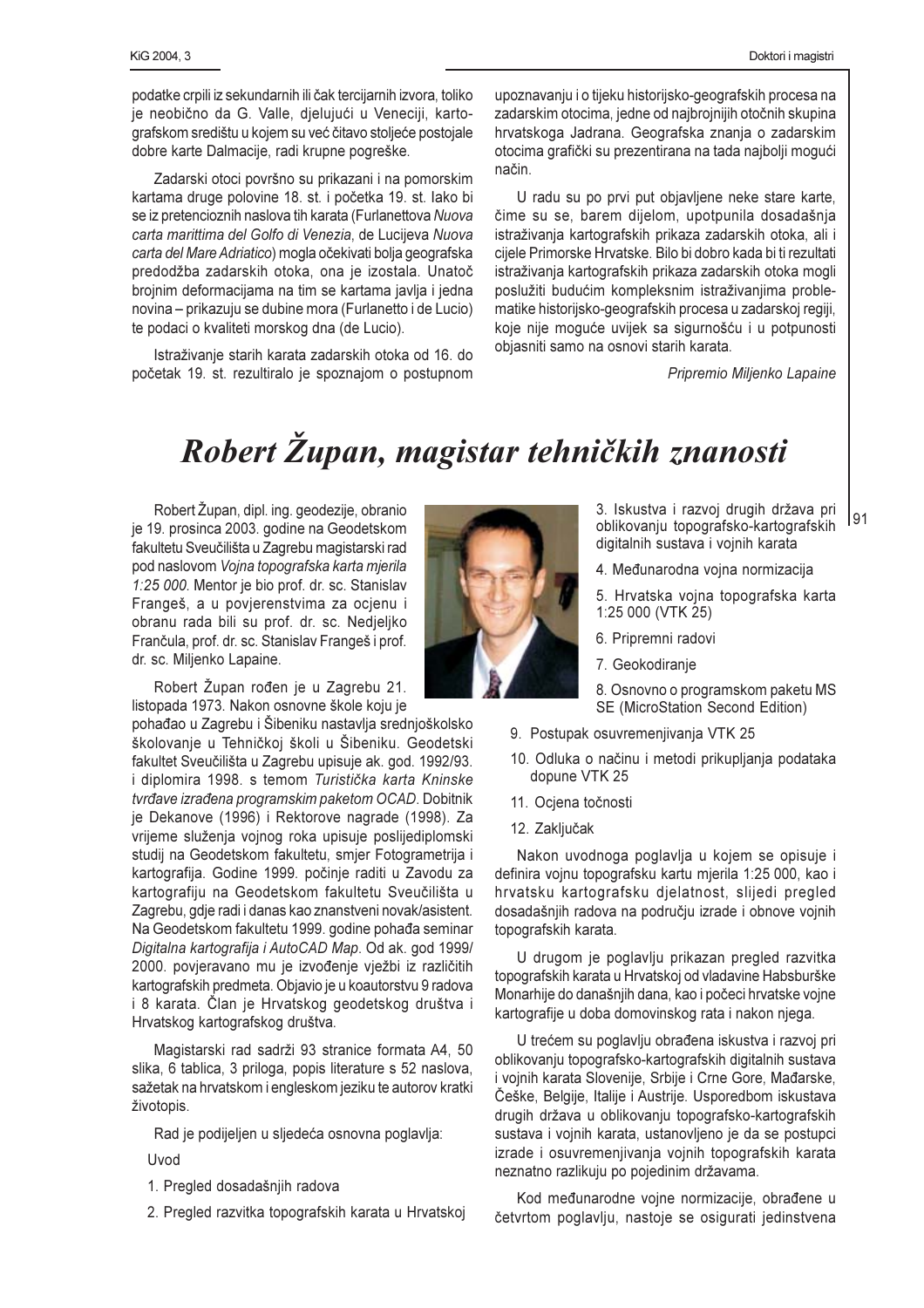The fourth chapter describes international military standardization. International military standardization tries to provide unique rules defining the way of producing maps, as well as the way and procedures foreseen by their usage. However, the possibility of adding objects and phenomena presented on maps specific for certain countries is somewhat limited, with additional explanation on the margins of the maps. The procedure of standardization provides an easier approach to military geoinformation of individual countries for International Military Forces.

The fifth chapter first presents the reasons for the production of the Croatian military topographic map, then the division into sheets, accompanied by a description of the map projection they are made in. Further on, there is a description of the VTK 25 contents that enables a reliable assessment of technical land characteristics (orographic and hydrographic situation, communicative coverage, the properties of being passable, population density...). Special contents on military maps encompass objects and data of special interest for the defence.

 $92<sub>1</sub>$ 

The sixth chapter points out the preparation works for updating topographic maps at the Institute for Cartography at the Faculty of Geodesy. The preparation works include the decision to buy appropriate software for the production of VTK 25, the analysis of available software types for automatic vectorizing (Corel Trace, ProVec/m and Vectory have been tested). ProVec/m has been selected as the most adequate one for automatic vectorizing. An error in scanning has also been tested in detail and corrected. The error has been detected in the contact of adjacent cameras, and it has been corrected in Adobe Photoshop by stretching and overlapping the contents.

The seventh chapter describes the procedure of geocoding, giving the analysis of a single sheet for each model of transformation, as well as the graphic presentation of the arrangement of point pairs in geocoding and their size and discrepancy direction in various transformations. After that, the procedure of automatic vectorizing has been carried out on fair draughts.

Basic facts about the MS SE (MicroStation Second Edition) programme package, its structure and initial adjustments are given in the eighth chapter. The programs intended for work with raster data I/RAS B and I/ RAS C have proved to be necessary in the application of cartographic sources and documents.

The production procedure of VTK 25, as well as our own proposals in various phases and professional and technical details are given in the ninth chapter. The production phases are described in the fair draughts (each sheet of VTK 25 has four fair draughts), and the production sub phases refer to individual actions or a single type of object that a cartographer is focused on in the production of a fair draught. The procedure of making a library of topographic signs for VTK 25 is also described. A special macro program has been made for the procedure of automatic transformation of polylines into curves in MS SE accompanied by an analysis and a selection of an adequate curve that a polyline can be approximated with. The procedure has been applied with contour lines. roads and paths. Topographic elements are arranged after the automatic vectorizing has been carried out following individual fair draughts for blue, brown, green. black and orange-red colour. The vectorizing of houses has been made automatically with later addition according to other data sources, e.g. aerial photographs. Text has been written on the map according to fair draughts following certain rules of a topographic key and according to the parameters of MS SE obtained through testina.

The tenth chapter describes procedures and methods of collecting data for the purposes of supplementation according to the aerial photographs. Such supplementation has not met the requirements of updating VTK 25 completely, so field supplementation has also been made.

The eleventh chapter gives the estimation of horizontal and vertical accuracy, along with independent GPS checking of a few arbitrary points at road crossings, and their graphic presentation. The quality control of the contents and the acceptance of VTK 25 are under the authority of the Ministry of Defence of the Republic of Croatia. VTK 25 is printed in offset multicolour technology on a high quality cartographic paper. The data entered into the VTK 25 map are protected according to the Book of Rules on Secrecy Protection of Defence Data.

In the conclusion, the author says that this VTK 25 is not made using a new survey, only updating old maps. Updating VTK 25 in digital form is made in different stages, which is a good solution because the contents is visually better, so the corrections on VTK 25 are easy to make. Aerophoto images are used as a source for supplementing the contents of VTK 25, but in the future the source will probably be satellite images. Gathering information on terrain and decoding objects on VTK 25 are necessary because their invisibility on aerophoto images (e.g. power-transmission line, water-mill). The advantages of such a process are speed, digital technology and the possibility of automation some of the production phases. Up-to-dating is easy and quick, as is also the whole production of new VTK 25. The disadvantage was insufficient starting knowledge. New technology requires expanded cartographic knowledge, and seeking specific solutions in different production stages. Transitional countries trying to reach knowledge and standards of western countries are in a similar position. International military standardization is trying to define production technology for military maps in different countries. Ministry of Defence of the Republic of Croatia is trying to adapt the Croatian military cartographic system to the NATO's. This is a long process. Extended military cartographic service or more civil cartographic potential are needed in order to accelerate the process.

The Commission concluded that this work is an exceptional contribution to the research of new procedures in creating and updating military topographic maps.